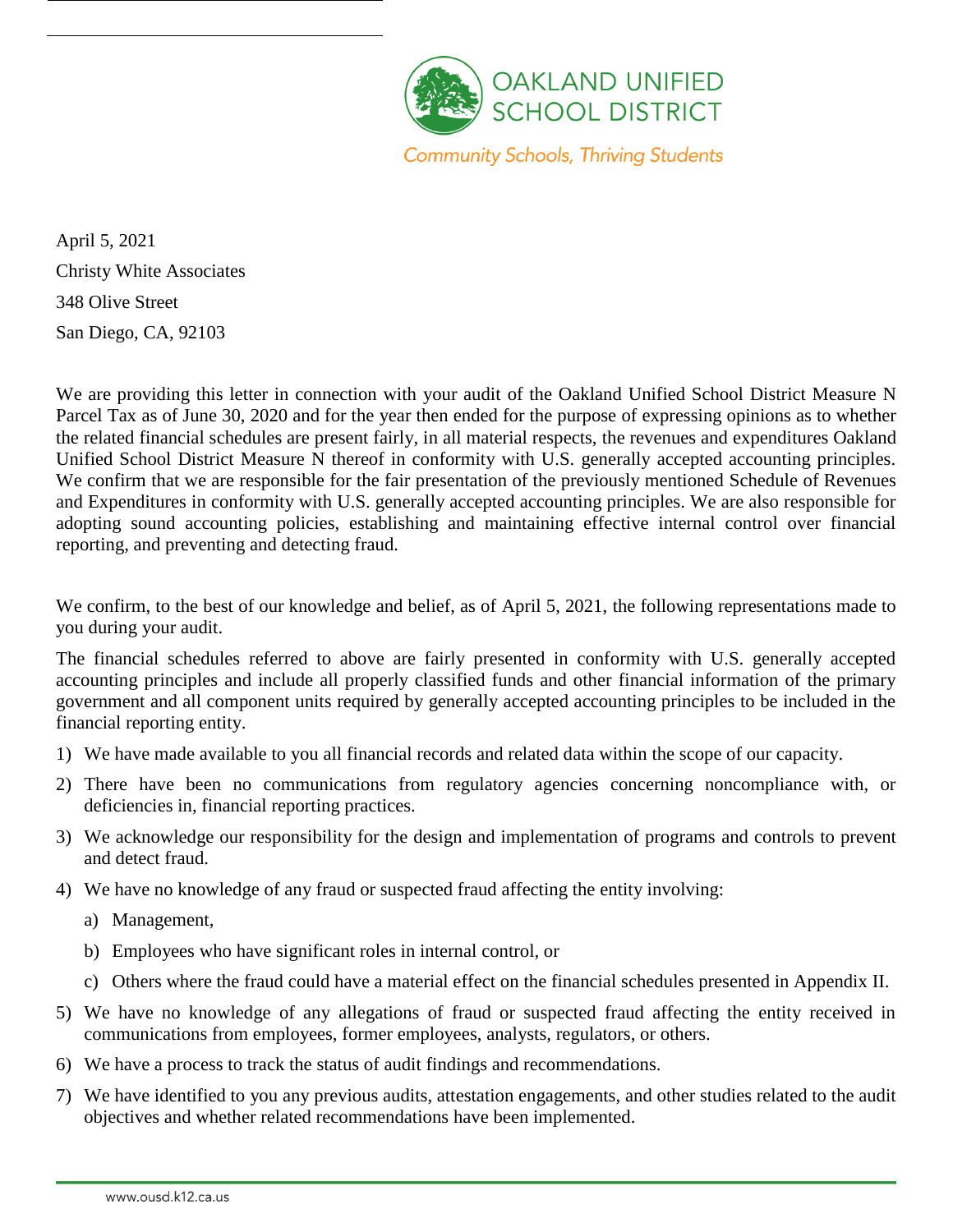

## **Community Schools, Thriving Students**

- 8) The District has no plans or intentions that may materially affect the carrying value or classification of assets, liabilities, or equity.
- 9) The following, if any, have been properly recorded or disclosed in the financial schedules presented in Appendix II:
	- a) Related party transactions, including revenues, expenditures/expenses, loans, transfers, leasing arrangements, and guarantees, and amounts receivable from or payable to related parties.
	- b) Guarantees, whether written or oral, under which the District is contingently liable.
	- c) All accounting estimates that could be material to the Schedule of Revenues and Expenditures, including the key factors and significant assumptions underlying those estimates and measurements. We believe the estimates and measurements are reasonable in the circumstances.
- 10) We are responsible for compliance with the laws, regulations, and provisions of contracts and grant agreements applicable to us, including tax or debt limits and debt contracts; and we have identified and disclosed to you all laws, regulations and provisions of contracts and grant agreements that we believe have a direct and material effect on the determination of financial statement amounts or other financial data significant to the audit objectives, including legal and contractual provisions for reporting specific activities in separate funds.
- 11) There are no
	- a) Violations or possible violations of budget ordinances, laws and regulations (including those pertaining to adopting, approving, and amending budgets), provisions of contracts and grant agreements, tax or debt limits, and any related debt covenants whose effects should be considered for disclosure in the financial schedules, or as a basis for recording a loss contingency, or for reporting on noncompliance.
	- b) Unasserted claims or assessments that our lawyer has advised us are probable of assertion and must be disclosed in accordance with generally accepted accounting principles.
	- c) Other liabilities or gain or loss contingencies that are required to be accrued or disclosed by generally accepted accounting principles.
- 12) As part of your audit, you assisted with preparation of the financial schedules and related notes. We have designated an individual with suitable skill, knowledge, or experience to oversee your services and have made all management decisions and performed all management functions. We have reviewed, approved, and accepted responsibility for the financial schedules and related notes.
- 13) The District has complied with all aspects of contractual agreements that would have a material effect on the Schedule of Revenues and Expenditures in the event of noncompliance.
- 14) We have followed all applicable laws and regulations in adopting, approving, and amending budgets.
- 15) The Schedule of Revenues and Expenditures includes all component units as well as joint ventures with an equity interest, and properly disclose all other joint ventures and other related organizations.
- 16) The Schedule of Revenues and Expenditures properly classifies all funds and activities.
- 17) Revenues are appropriately classified in the statement of activities within program revenues, general revenues, contributions to term or permanent endowments, or contributions to permanent fund principal.
- 18) Interfund, internal, and intra-entity activity and balances have been appropriately classified and reported.